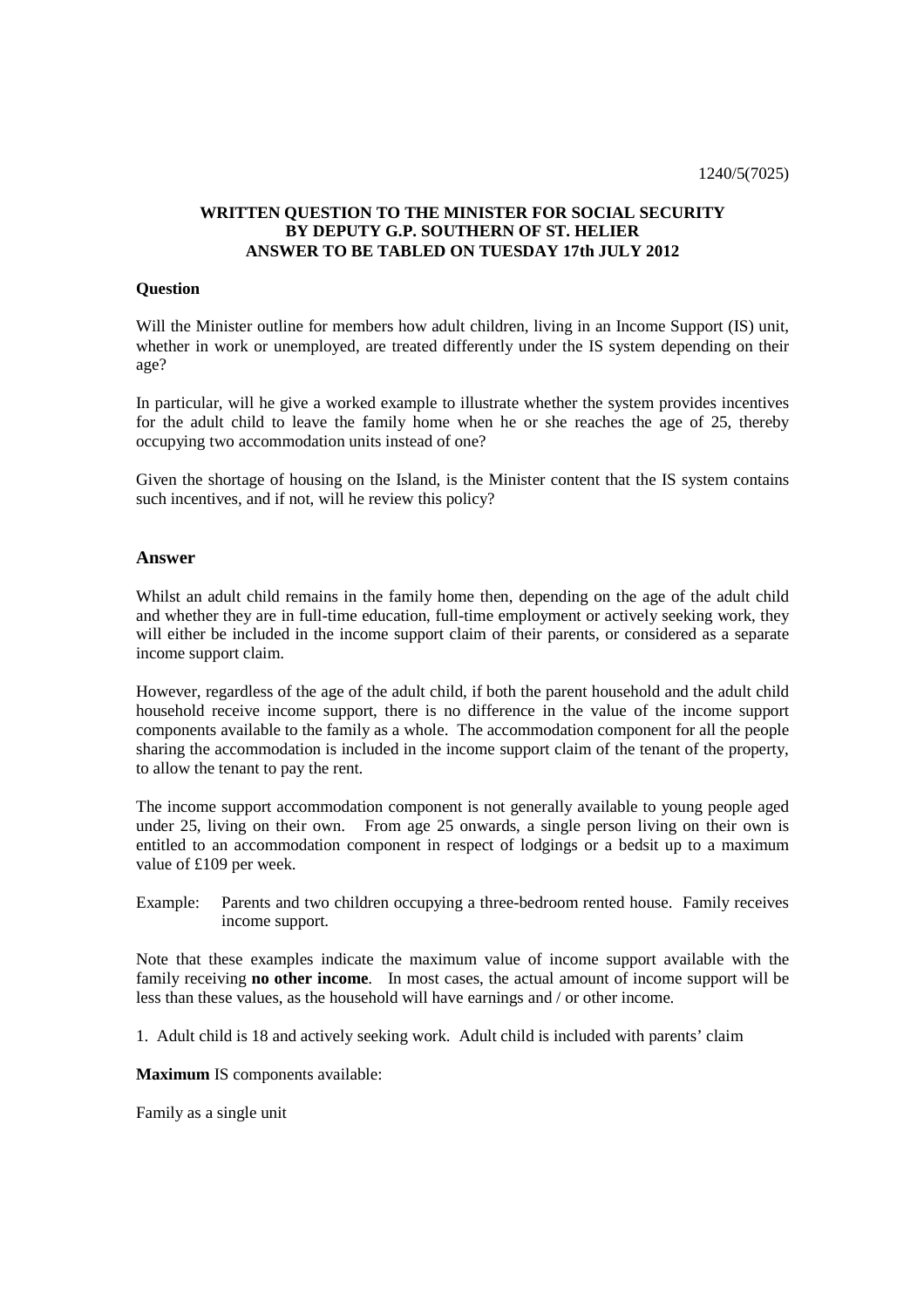| Component Type                       | rate             | value   |
|--------------------------------------|------------------|---------|
| Adults                               | 3 x 92.12        | 276.36  |
| Child                                | $1 \times 63.98$ | 63.98   |
| Household                            | 49.56            | 49.56   |
| $\text{Accommodation} - 3$ bed house | 258.02           | 258.02  |
| Total                                |                  | £647.92 |

2. Adult child is 25 and actively seeking work. Adult child has separate claim but remains living at home

## **Maximum** IS components available:

Family:

| Component Type                       | rate             | value   |
|--------------------------------------|------------------|---------|
| Adults                               | 2 x 92.12        | 184.24  |
| Child                                | $1 \times 63.98$ | 63.98   |
| Household                            | 49.56            | 49.56   |
| $\text{Accommodation} - 3$ bed house | 258.02           | 258.02  |
| Total                                |                  | £555.80 |

# Adult child:

| Component Type | rate      | value  |
|----------------|-----------|--------|
| Adults         | 1 x 92.12 | 92.12  |
| Child          |           |        |
| Household      |           |        |
| Accommodation  |           |        |
| Total          |           | £92.12 |

3. Adult child is 25 and actively seeking work. Adult child has separate claim and moves into own accommodation

## **Maximum** IS components available:

Family

| Component Type                               | rate             | value   |
|----------------------------------------------|------------------|---------|
| Adults                                       | $2 \times 92.12$ | 184.24  |
| Child                                        | $1 \times 63.98$ | 63.98   |
| Household                                    | 49.56            | 49.56   |
| $\text{Accommodation} - 2 \text{ bed house}$ | 231.28           | 231.28  |
| Total                                        |                  | £529.06 |

Adult child:

| Component Type         | rate             | value   |
|------------------------|------------------|---------|
| Adults                 | $1 \times 92.12$ | 92.12   |
| Child                  |                  |         |
| Household              | 49.56            | 49.56   |
| Accommodation – bedsit | 109.41           | 109.41  |
| Total                  |                  | £251.09 |